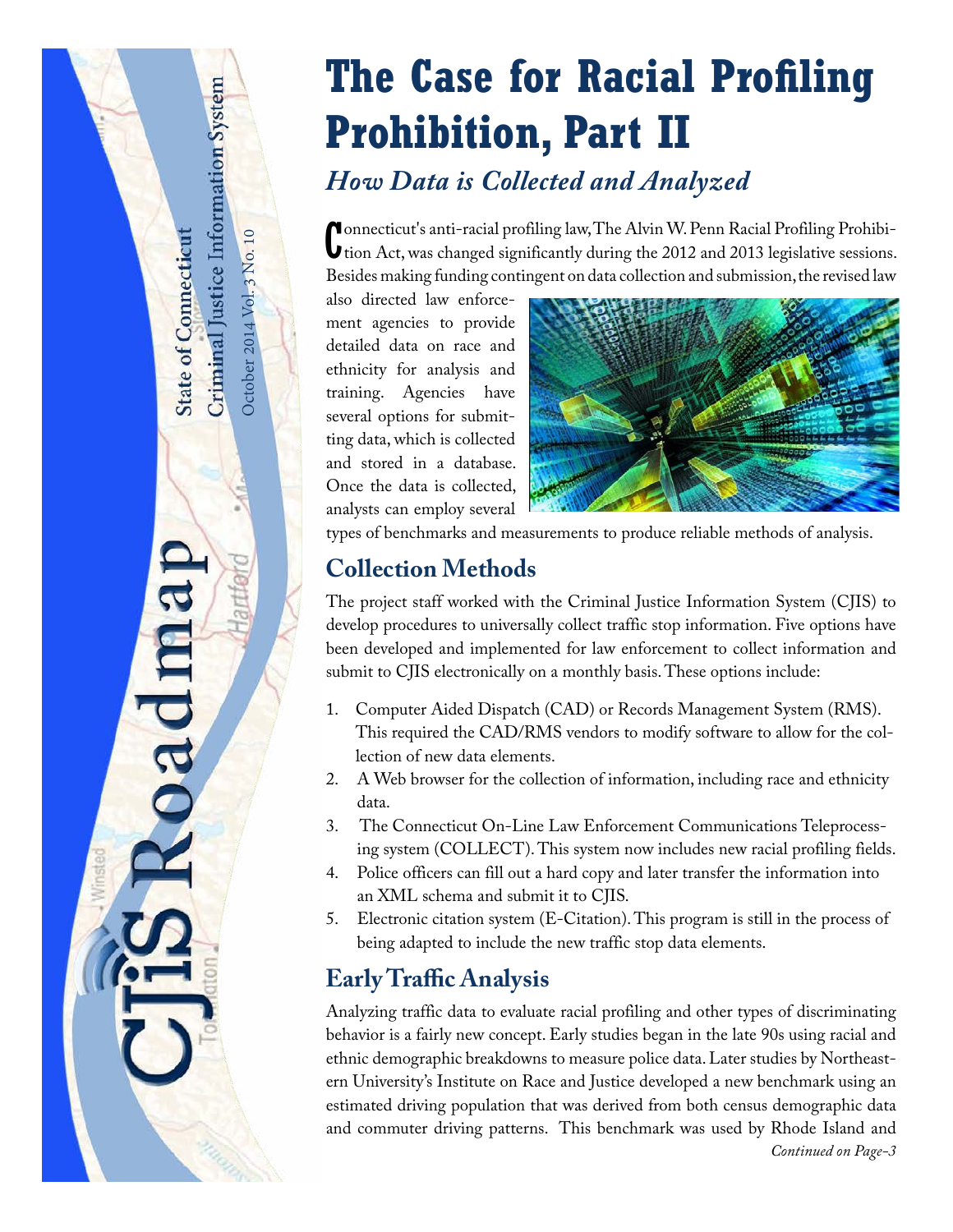### CJIS Governing Board

Revolutionary Technology Linking Connecticut's Criminal Justice & Law Enforcement Community October 2014 Vol. 3 No. 10 www.ct.gov/cjis

 $\sim$ Co-Chairs Mike Lawlor, Under Secretary, Office of Policy & Management

Judge Patrick L. Carroll, III, Chief Court Administrator

 $\sim$ Members Hakima Bey-Coon, Esq., *Designee, Office of Victim Advocate* Eric Coleman, *Senator, Co-Chair, Joint Comm. on Judiciary* Melody Currey, *Commissioner, Dept. of Motor Vehicles* Donald DeFronzo, *Commissioner, Dept. of Admin. Services* Gerald M. Fox, *Representative, Co-Chair, Joint Comm. on Judiciary* Carleton Giles, *Chairperson Board of Pardons and Paroles* Kevin Kane, Esq., *Chief State's Attorney, Office of Chief State's Attorney* John A. Kissel, *Senator, Ranking Member, Joint Comm. on Judiciary* Richard C. Mulhall, *Chief, CT Police Chiefs Association* Rosa C. Rebimbas, *Representative, Ranking Member, Joint Comm. on Judiciary* Scott Sample, *Interim Commissioner, Dept. of Correction*  Dr. Dora Schriro, *Commissioner, Dept. of Emerg. Services & Public Protection* Susan O. Storey, Esq., *Chief Public Defender, Division of Public Defender Services*

CJIS Senior Management Sean Thakkar, *Executive Director* Mark Tezaris, *Program Manager*

 $\sim$ 

Comments, corrections, and inquiries about this newsletter should be directed to: Sean Thakkar, *CJIS Executive Director,* Sean.Thakkar@ct.gov, or Patty Meglio, *Technical Writer*, Patricia.Meglio@ct.gov



# **CJIS Academy**

### **OBTS Certification Classes**

C classes will continue to be conducted at 99 East River Drive, 7th JIS offers certification classes three times a year for OBTS. The floor, East Hartford, CT 06108. For more information and to sign up, visit the CIIS Academy Webpage.

CJIS Support Group: 860-622-2048 CJIS Website: www.cjis.ct.gov

#### **OBTS Training Date**

• October 16, 2014, 9 AM to 12 PM



**For more information on CJIS and for additional publications, go to [www.](http://www.ct.gov/cjis/site/default.asp) [ct.gov/cjis](http://www.ct.gov/cjis/site/default.asp)**



| In This Issue                                            |  |
|----------------------------------------------------------|--|
| The Case for Racial Profiling Prohibition, Part IIPage-1 |  |
|                                                          |  |
|                                                          |  |
|                                                          |  |
|                                                          |  |

**CIIS Roadmap**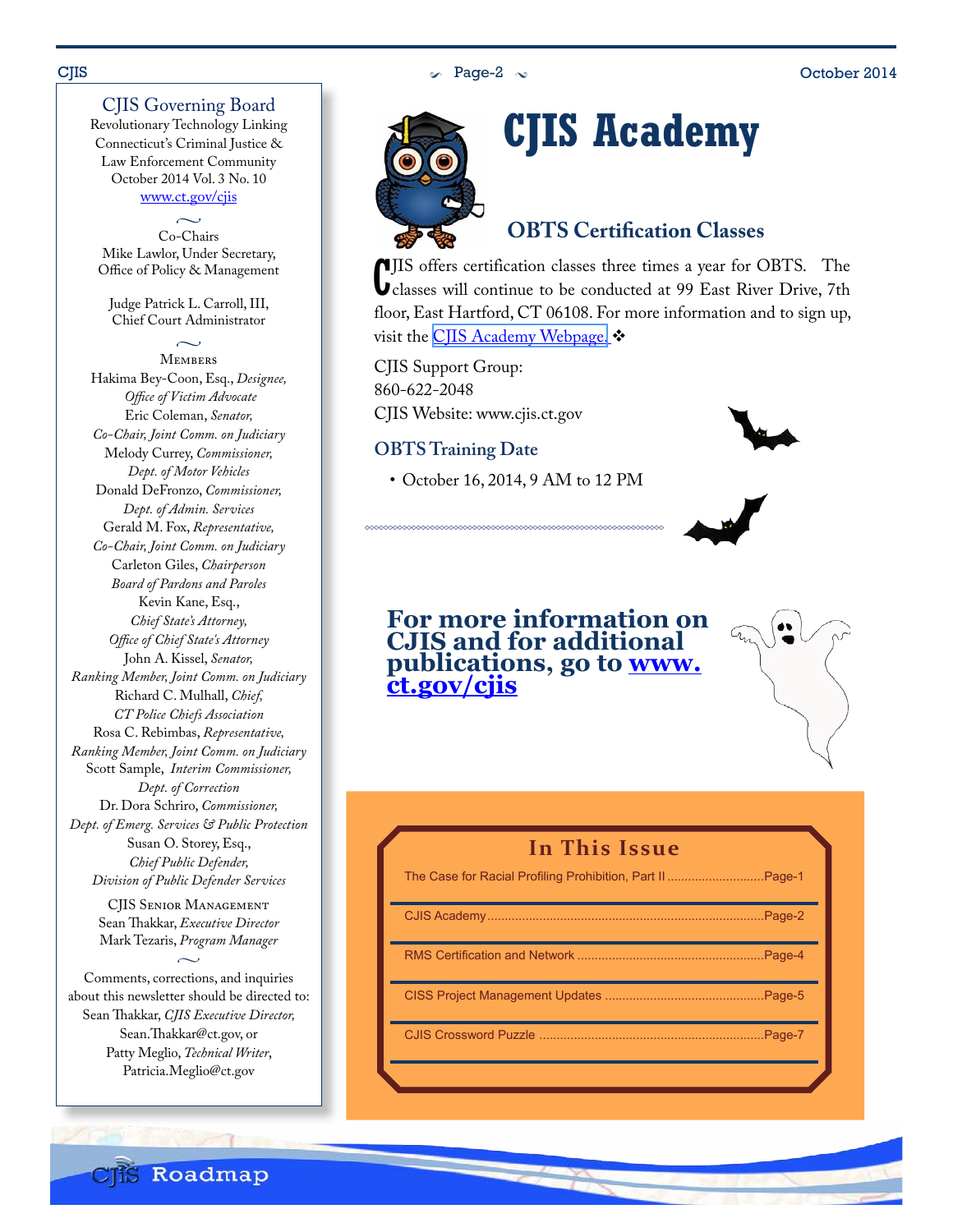### $\sim$  Page-3  $\sim$  Page-3  $\sim$  October 2014

*Racial Profiling, continued from Page-1*

Massachusetts to assess traffic stop data.

## **Connecticut's Approach to Traffic Analysis**

Connecticut's analysis will use existing and new sources of data and multiple benchmarks and analysis methods, including US Census Bureau databases and surveys and models that compare day and nighttime hours and post traffic stop details. Agency data will be compared to overall state averages and rates to provide a broad comparison of communities.

In recent years, the US Census Bureau is able to provide more detailed information for analyzing weekday and daytime traffic stops. Using a database known as Local Employer Household Dynamics Origin-Destination Employer ((LEHD) LODE), analysts can produce an accurate picture of where people work and live. LEHD is a partnership between states and the Census Bureau to share Unemployment Insurance earnings data and Quarterly Census of Employment and Wages data. Besides employment data, LEHD provides information on workers' residential patterns. The Census Bureau also collects demographic, social, economic, and housing information through an annual survey of 3.5 million households called the American Community Survey (ACS).

Using data from both LODE and ACS, a more advanced Estimated Driving Population (EDP) model evolved. CJIS and project staff worked together to develop a method to extract data from these two sources. This new EDP model was applied

to each of the 169 towns in Connecticut, creating in-

dividual reports that represent estimated racial and ethnic demographic makeup of persons working in the community but residing elsewhere. Internally, a municipal police department can compare its data to its own municipal EDP. Information collected during daytime hours would especially reflect this population.

The "Veil of Darkness" model developed by Jeffrey Grogger and Greg Ridgeway provides an additional measurement

tool for data analysis. Veil of Darkness, a non-benchmark method of analysis, selects and compares data for daytime traffic stops and night time traffic stops, excluding twilight hours. This methodology assumes that police officers are less able to determine the race of drivers before making a stop at night, while during daylight hours, there is greater chance of stopping a driver due to racial profiling. Daytime and nighttime hours will be compared for data anomalies.

Addressing the concern that minorities may be unfairly targeted and subjected to repeated searches more than non-



*Figure 1. CT population figures and traffic stops, Oct. 1, 2013 to May 31, 2014.*

minority drivers, a collection of additional traffic stop data tested using the KPT Hit Rate will now provide a more detailed basis for comparison. The KPT Hit Rate (named after Knowles, Persico, and Todd) measures post traffic stop factors, including length of time, authority for searches, additional violations, vehicle tow, and custodial arrests. The data will also include the outcome of the search and whether *Continued on Page-4*

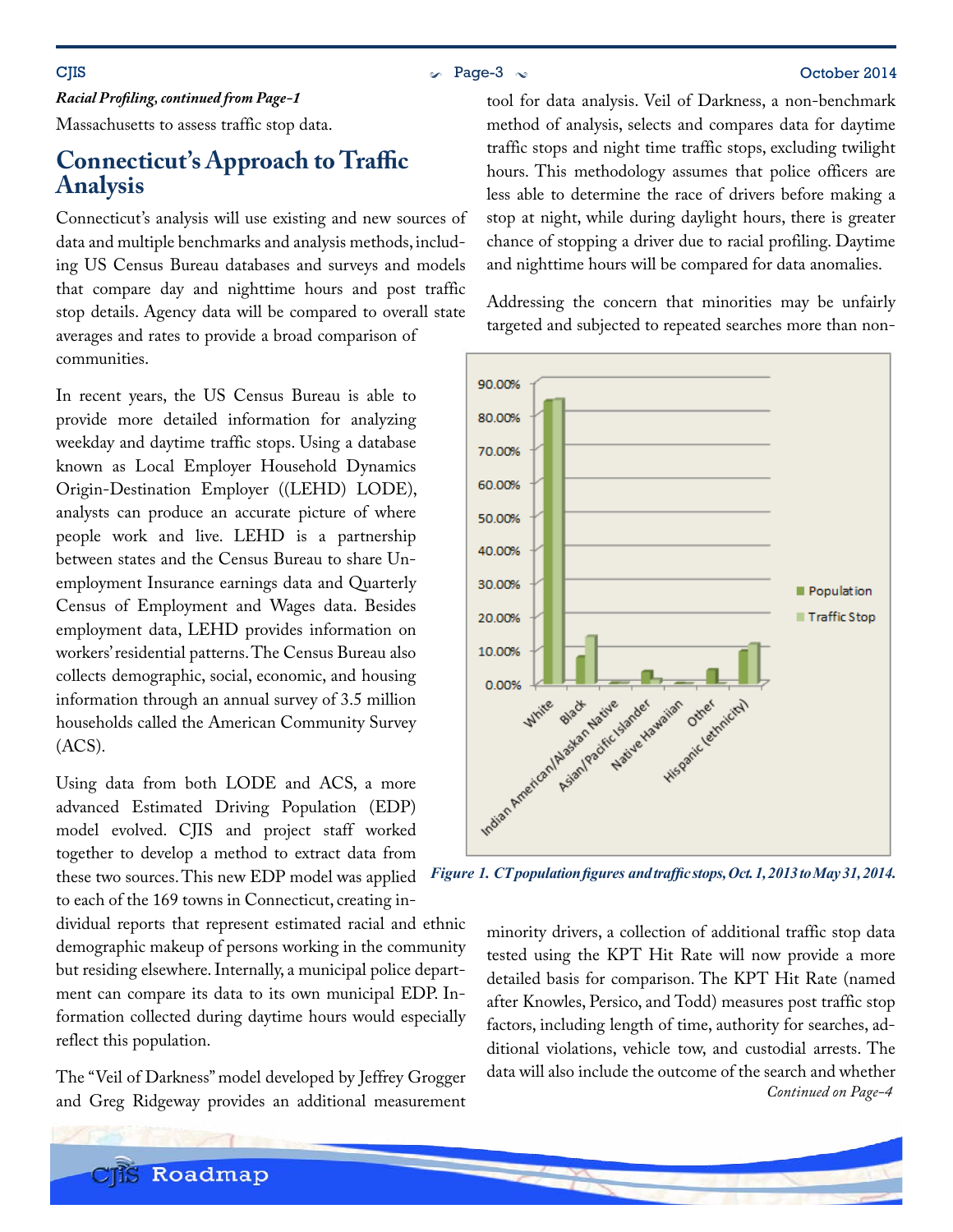# <span id="page-3-0"></span>**RMS Certification and Network**

The RMS certification process will allow our local law enforcement agencies (LEAs) to transmit arrest informa-The RMS certification process will allow our local law ention to other agencies. In order to accomplish this, collaboration with other agencies is necessary.

Each Police Department in the State of CT is required to purchase a router that would give them access to the state's Public Safety Data Network (PSDN) that is connected to the CJIS infrastructure. CJIS is working closely with BEST and each IT department within the LEAs to get connectivity to the CJIS Infrastructure. To date, BEST has configured fifty out of ninety-two routers within the state. After BEST configures the router, the CJIS Technical team will assist the IT resources in each LEA to configure the network to connect to CJIS. The status of the other forty-two LEAs consist of the following:

- Waiting for BEST to configure the router
- Waiting to purchase the routers

#### *Racial Profiling, continued from Page-3*

it was legal.

Another benchmark for the analysis compares a town's traffic stop data to a peer group of five other towns that share similar demographics, including economic, social, and criminal characteristics. Comparisons would include time of day, day of week, and season of the year. Peer groups can be used independently and with non-benchmark based statistical analyses, such as Veil of Darkness and KPT Hit Rate. The study will also account for higher retail, recreational and entertainment traffic patterns.

Because their jurisdiction includes both limited access expressways and more than eighty local towns that do not have local police departments, State Police traffic stops must be managed differently than other police agencies. One of the changes made to the Alvin W. Penn Law requires the recording of the geographical location of the traffic stop or the location where a violation first occurred. With this • Waiting for the Phase 2 of the PSDN setup to connect to their locations

To aid the planning, communication and scheduling process, CISS is working on a charter for each RMS/CAD vendor. The RMS CJIS Charter was approved by the three pilot vendors. CJIS will now continue to work with each of those vendors during the Software Development Life Cycle (SDLC) to implement the requirements to meet RMS Certification.

CJIS and BEST will be working on completing five more LEAs for router configuration by mid-November.

CJIS will also work with the remaining LEAs on procuring the routers and planning configurations with each town as they receive the routers.

In October, the CJIS team will continue the Software Development Life Cycle partnership with each of the pilot RMS Vendors for the RMS Certification.

added detail, data from traffic stops can be pinpointed and studied in one of two ways. 1. Stops made on limited access highways will only be analyzed using post-stop analysis. 2. Analysis of State police stops occurring on other than limited access expressways will be performed using EDP and other benchmarks and tests appropriate to the municipality.

Though the law now includes agencies other than State and municipal police, each presents a challenge for designing benchmarks. Officials from other law enforcement agencies that enforce traffic laws, for example, the Department of Motor Vehicles, State Capitol Police, etc., are working with project staff to design a framework for procuring and analyzing data.

A key element in the new legislation shifts responsibility for its implementation to the Office of Policy and Management (OPM), in consultation with a newly established Racial Profiling Prohibition Advisory Board. With information col-*Continued on Page-7*

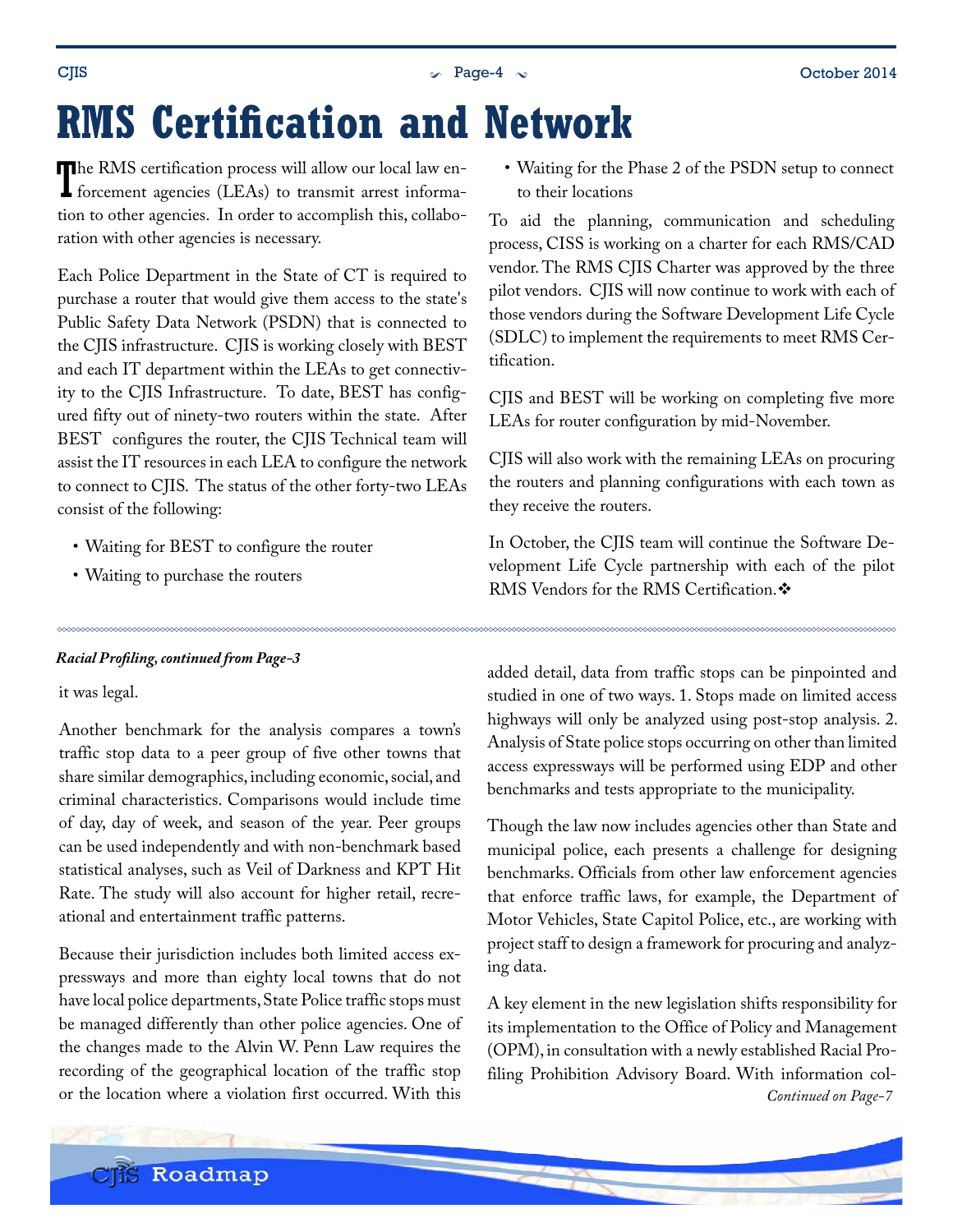# <span id="page-4-0"></span>**CISS Project Management Updates**

**Automated transmittal of information between agencies Workflows and Information Exchanges**

The CJIS team continues to gather<br>feedback from Xerox on the workfeedback from Xerox on the workflows and information exchanges supporting Uniform Arrest Reports (UARs) and Misdemeanors that will be rolled out in Release 2 of CISS. CJIS received near complete feedback on UAR requirements from Xerox. This will allow for streamlined interaction with Xerox to complete the Requirements phase of Release 2 and move into system design upon execu-

#### **Accomplishments**

- 1. Judicial endorsement of the Agency Interface Build Out Charter.
- 2. Development of draft project plans for Releases 6-8.

tion of the contract amendment.

The CJIS project team has secured Judicial sign off on the Agency Interface Build Out Charter and is using that document format as a template for the creation of charters with the remaining agencies participating in the Release 2 workflows. Working sessions will continue with these groups in October to drive completion of all relevant charters.

3. Near complete feedback from Xerox on UAR Requirements.

#### **Next Month**

- 4. Continuation of Agency Charter development process.
- 5. Obtain Xerox feedback on Mis-

In addition, complete work plans have been drafted for the remaining workflow releases, which are Release 6 for Arraignment and Post Arrest, Release 7 for Disposition and Post Judgment and Release 8 for Infractions. CJIS and Xerox will hold planning sessions to initiate requirements gathering activities for Release 6, once an amendment to the contract is complete. ❖

*PM Updates, continued on Page-6*

### **Next Month (contin.)**

demeanors.

6. Schedule planning sessions to initiate requirements gathering activities for Release 6, upon reengagement of contract.

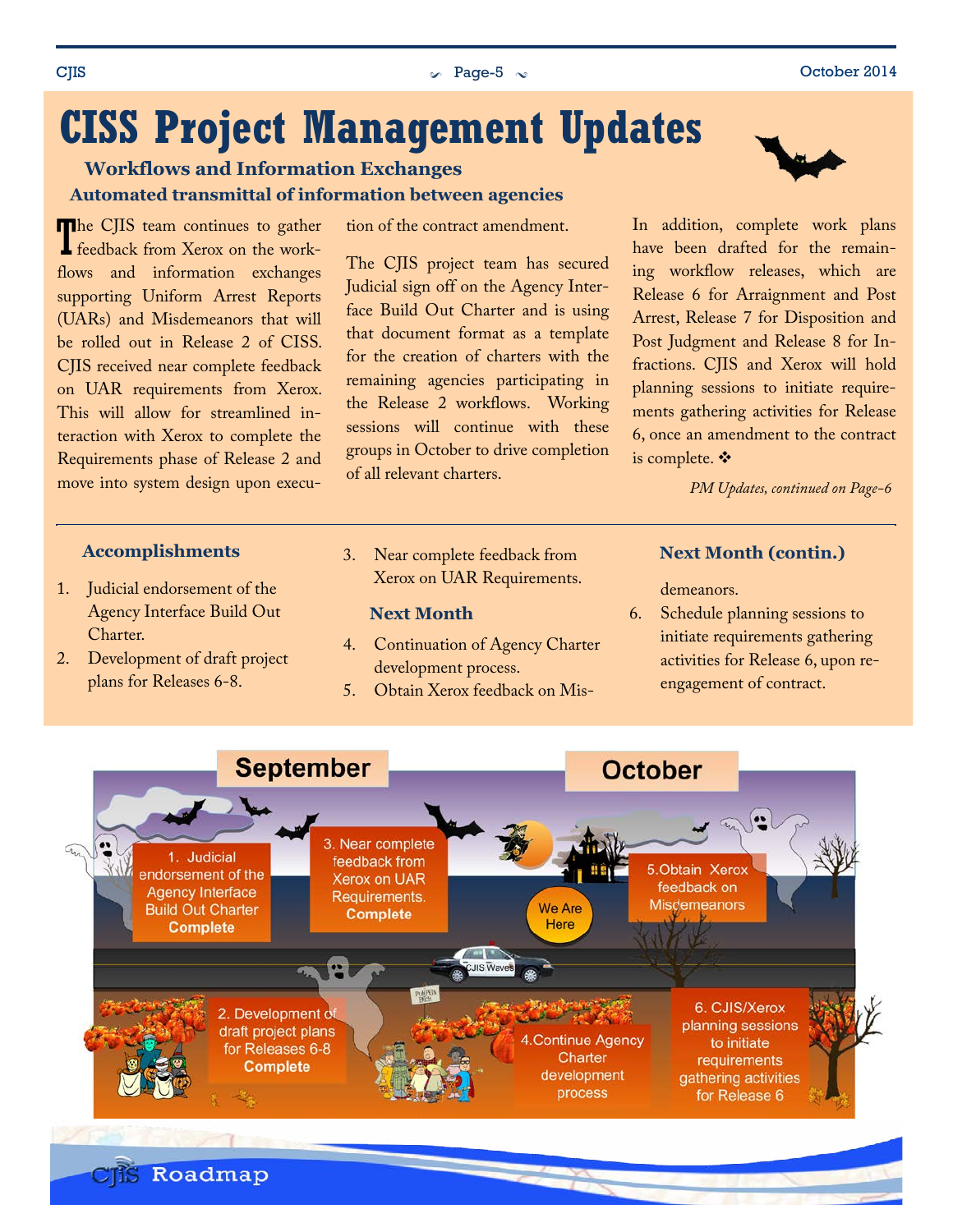*CISS Project Management Updates, continued from Page 5*

#### **User search of criminal justice agency data systems Search Releases**

In September, the CJIS Techni-<br>
Leal team completed a rebuild of the cal team completed a rebuild of the CONNX technical system that underlies the replication of Search sources in a way that is sufficiently stable and well documented for production use.

The CJIS Project Manager completed a draft of the Charter for Release 2. The Charter includes project overview, scope, assumptions, dependencies and constraints.

Also in September, the CJIS Support team began the search for a vendor that will provide professional services

#### **Accomplishments**

- 1. CJIS Technical team rebuilt CONNX system.
- 2. Drafted a Charter for Release 2.
- 3. Began search for vendor for LMS professional services.

for support and implementation of Moodle, a Learning Management System. Once a vendor is chosen, Moodle will reside within CJIS and CJIS will maintain it.

The CJIS Infrastructure team will develop the technical design specification that will identify the technical resources needed, both internal and external, to support Moodle.

The CJIS Business and Technical teams will be completing their analysis of the search sources for CISS Release 4, which will be included in Search

#### **Next Month**

- 4. Develop design specification to support Moodle.
- 5. Complete analysis of search

#### **Next Month (contin.)**

sources for CISS Release 4.

6. A focus group will be formed of stakeholders to review Search UI.





Release 3. This product will include law enforcement RMS data replicated at CJIS, as well as data from selected Information Exchanges.

A new stakeholder focus group will be formed to review the Search User Interface mock-up that the CJIS Business team and Public Safety Liaison created. Members will review the requirements and provide feedback on how information should be displayed. The resulting mock-up will be shared with Xerox. As the design evolves, Xerox will collaborate with CJIS and the stakeholder focus group. ❖